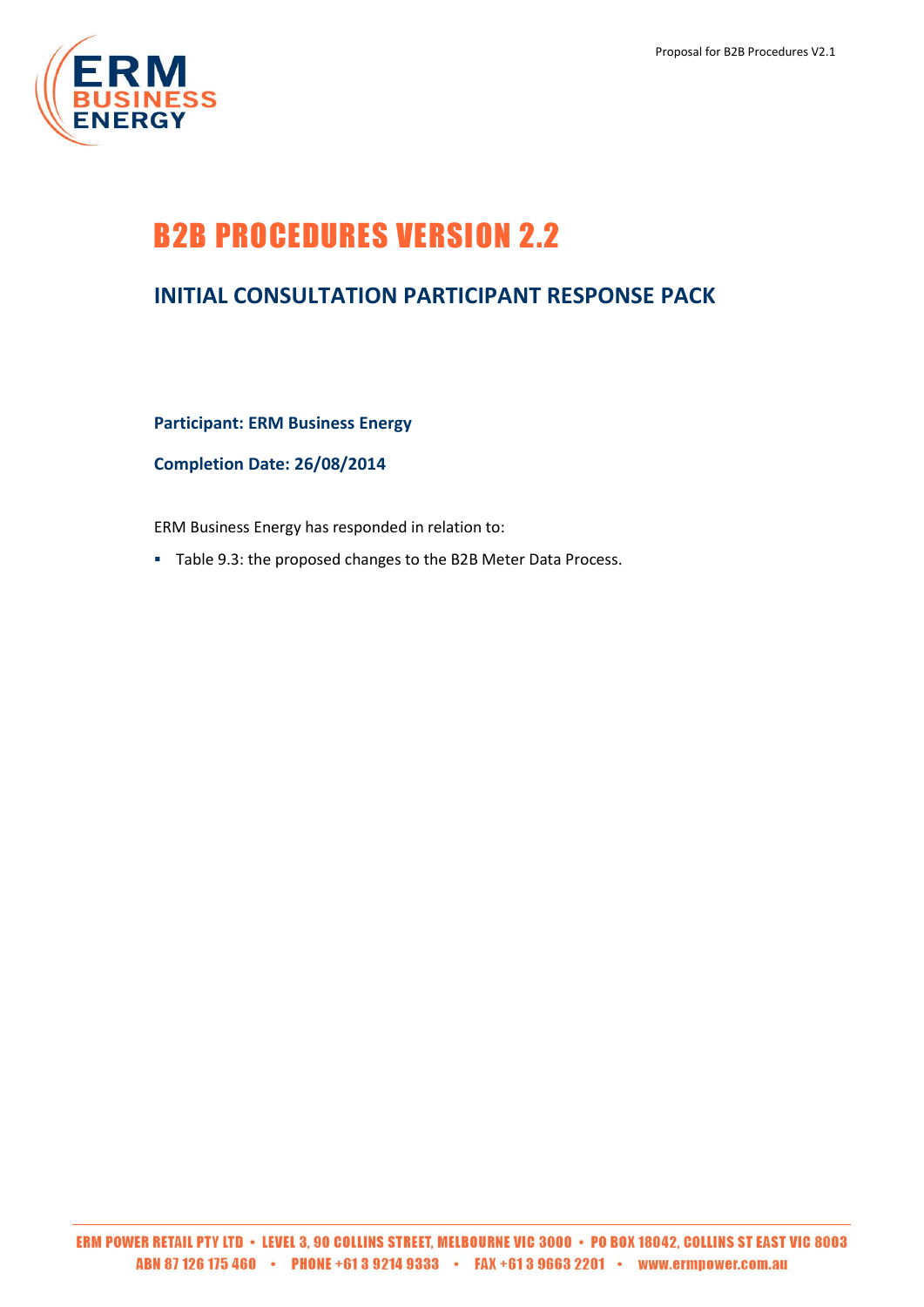

 $\overline{a}$ 

## **9.3 PROPOSED CHANGES TO THE B2B PROCEDURE METER DATA PROCESS**

Please complete the relevant columns below in order to record your response. If you have no comments on this document please note this as a general comment in the table.

| <b>Item</b> | -ID | <b>Clause/Issue/Comment</b>                                                                                                   | <b>Proposed revised B2B Procedures text</b> | <b>Rating</b>         | <b>AEMO Response</b> |
|-------------|-----|-------------------------------------------------------------------------------------------------------------------------------|---------------------------------------------|-----------------------|----------------------|
|             |     |                                                                                                                               |                                             | (H/M/L <sup>1</sup> ) |                      |
|             |     |                                                                                                                               | Blue underline means insert                 |                       |                      |
|             |     |                                                                                                                               | Red strikeout means delete                  |                       |                      |
| 9.3.2       | 721 | Effective date should be May 2015.                                                                                            | N/A                                         | M                     |                      |
|             |     | This is because the proposed procedure<br>would require system changes which could<br>not be implemented by 22 November 2014. |                                             |                       |                      |

 $1$  L= Low: Not critical. Issues / comments are minor. They add clarity to the document. No major concern if not included in any further revisions M= Medium: Important. Strong case that issue / comments should be considered and an update to the document is desirable, but not critical. H= High: Critical. The issues / comments are fundamental and failure to make necessary changes has the potential to impact consensus.